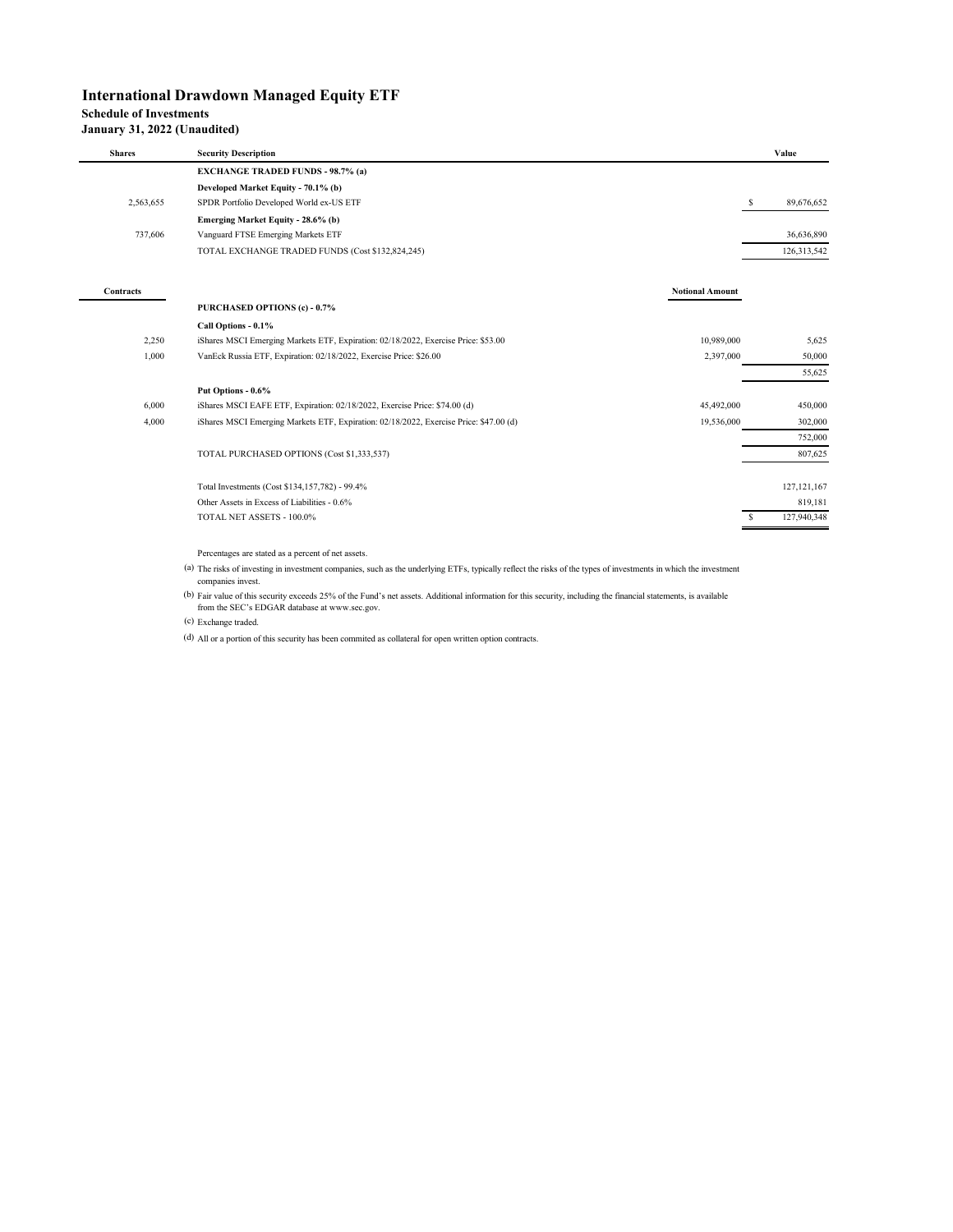#### **International Drawdown Managed Equity ETF Schedule of Written Options January 31, 2022 (Unaudited)**

| <b>Contracts</b> | <b>Security Description</b>                                                        |  |              | Value     |  |
|------------------|------------------------------------------------------------------------------------|--|--------------|-----------|--|
|                  | WRITTEN OPTIONS (a) $-$ (0.1)%                                                     |  |              |           |  |
|                  | Put Options $ (0.1)$ %                                                             |  |              |           |  |
| (6,000)          | iShares MSCI EAFE ETF, Expiration: 02/18/2022, Exercise Price: \$69.00             |  | (45.492.000) | (102,000) |  |
| (4,000)          | iShares MSCI Emerging Markets ETF, Expiration: 02/18/2022, Exercise Price: \$43.00 |  | (19,536,000) | (48,000)  |  |
|                  | TOTAL WRITTEN OPTIONS (Premiums Received \$309,961)                                |  |              | (150,000) |  |

(a) Exchange traded.